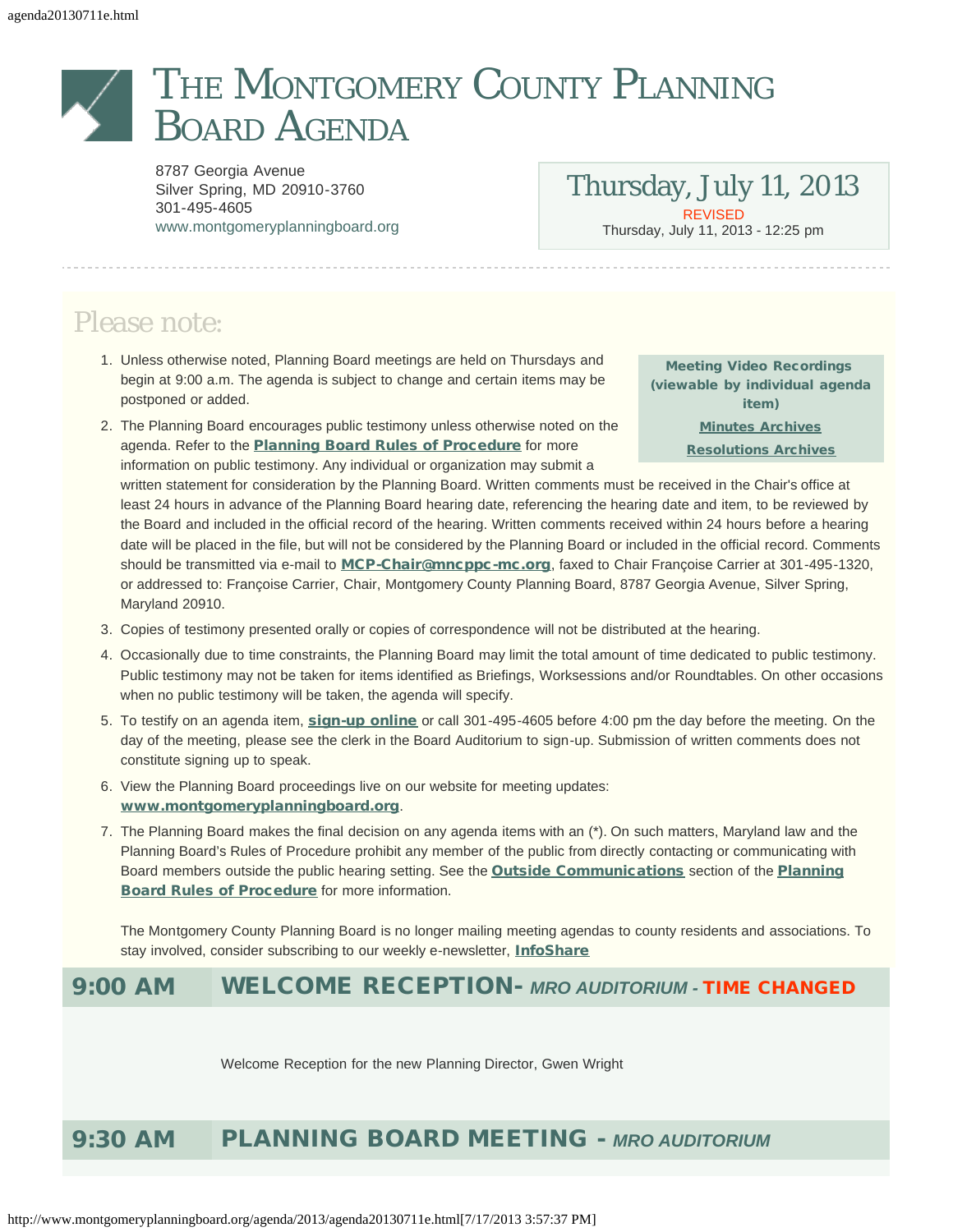*\*\* For more details about the Planning Board's action on any item, you may link to the videotaped hearing after noon on the day following the meeting and select the item you wish to hear. \*\**

### Item 1 Consent Agenda

#### \*A. Adoption of Resolutions

1. Tapestry Preliminary Plan 120050950 MCPB No. 13-84 Planning Board Action/Decision: Adopted.

2. Tapestry Site Plan 820050370 MCPB No. 13-85 Planning Board Action/Decision: Adopted.

\*B. Record Plats

#### \*C. Other Consent Items

#### [Site Plan Amendment No. 82007022B: Clarksburg Town Center](http://www.montgomeryplanningboard.org/agenda/2013/documents/20130711StaffReportBAmendment.pdf)

Amendment to clarify and reinstate accessory structure setbacks for lots in Block GG, K and N and confirmation that the lot standards apply to both one-family detached units and include both units with attached and detached garages, located in the southeast quadrant of the intersection with Burdette Forest Road and Grapevine Ridge Terrace, RMX-2 Zone, 270 acres Clarksburg Master Plan

*Staff Recommendation: Approval of Consent Agenda Item and Adoption of Resolution*

#### \*D. Approval of Minutes

Minutes of June 6, 2013 Planning Board Action/Decision: Approved.

# Item 2 Roundtable Discussion - REMOVED

A. Parks Director's Report

# Item 3 [Montgomery County Parks Foundation Annual Report](http://www.montgomeryplanningboard.org/agenda/2013/documents/item3Briefingmemo-July112013.pdf) - MOVED FROM APRIL 11TH AGENDA/TIME CHANGED

#### *D. Rankin* [2012 Audit](http://www.montgomeryplanningboard.org/agenda/2013/documents/item3MCPF2012Audit.pdf)

The Montgomery County Parks Foundation will present an Annual Report for its fiscal year 2012 (January-December 2012).

Planning Board Action/Decision: Discussion.

#### Item 4 White Oak Science Gateway Master Plan - Worksession # 3: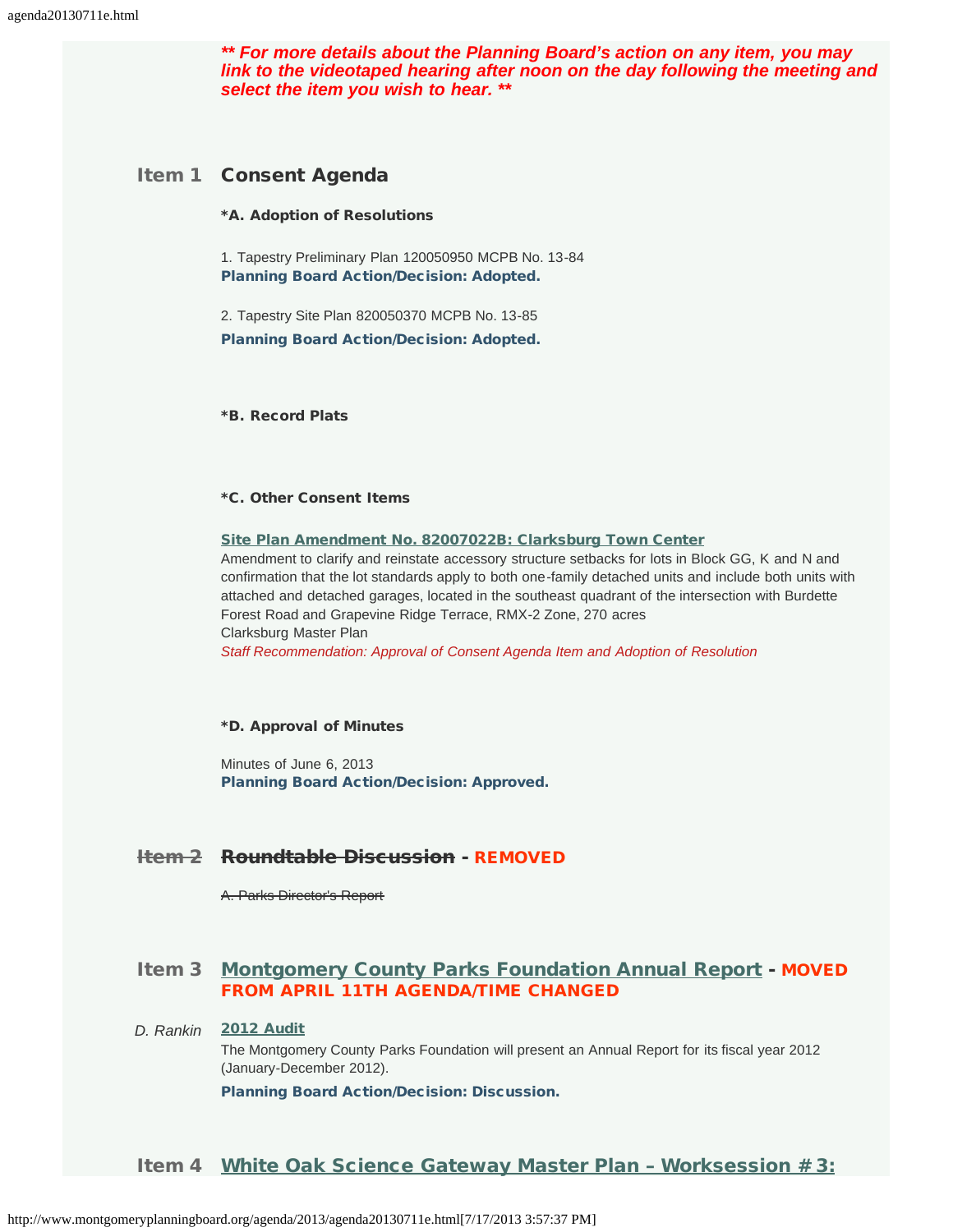# [Land Use, Zoning, Historic Preservation, Staging](http://www.montgomeryplanningboard.org/agenda/2013/documents/20130711WhiteOakWorksession3StaffReportFinal_000.pdf) - TIME CHANGED

*N. Sturgeon* Planning Board Action/Decision: Discussion.

# 12:10 PM LUNCH

# Item 5 Closed Session

*M. Chung* Pursuant to State Government Article Annotated Code of Maryland 10-508(a)(7) to consult with counsel to obtain legal advice - MOVED FROM JUNE 27 AGENDA

# Item 6 Closed Session

*M. Chung* Pursuant to State Government Article Annotated Code of Maryland 10-508(a)(7) to consult with counsel to obtain legal advice

# Item 18 Closed Session - ADDED

*C. Rubin* Pursuant to State Government Article Annotated Code of Maryland 10-508(a)(7) to consult with counsel to obtain legal advice

# 1:30 PM PLANNING BOARD MEETING CONTINUES - *MRO AUDITORIUM*

# Item 17 [Rock Creek Hills Local Park](http://www.montgomeryplanningboard.org/agenda/2013/documents/20130711item17m-Board_open130711_000.pdf) - ADDED

*M. Riley* Staff will present for Board's approval the conveyance of the Rock Creek Hills Local Park to the Montgomery County, pursuant to the Transfer Agreement dated 02/09/1990 *Staff Recommendation: Approval*

# Item 8 [ADA Initiatives and Implementation](http://www.montgomeryplanningboard.org/agenda/2013/documents/20130711item8memo_002.pdf) - TIME CHANGED

*B. Green/A. Frank* Parks staff will present the status of ADA initiatives to date, the integration of ADA into Park operations, and proposed implementation strategies in future years. *Staff Recommendation: Discussion*

# Item 7 Parks FY 15-20 Capital Improvements Program - Strategy [Session #2 -](http://www.montgomeryplanningboard.org/agenda/2013/documents/20130711item7img-703094129-0001_000.pdf) TIME CHANGED

*C. Morgan*

# Item \*9 [7100 Wisconsin Preliminary and Site plans](http://www.montgomeryplanningboard.org/agenda/2013/documents/201307117100combinedstaffreport_001.pdf)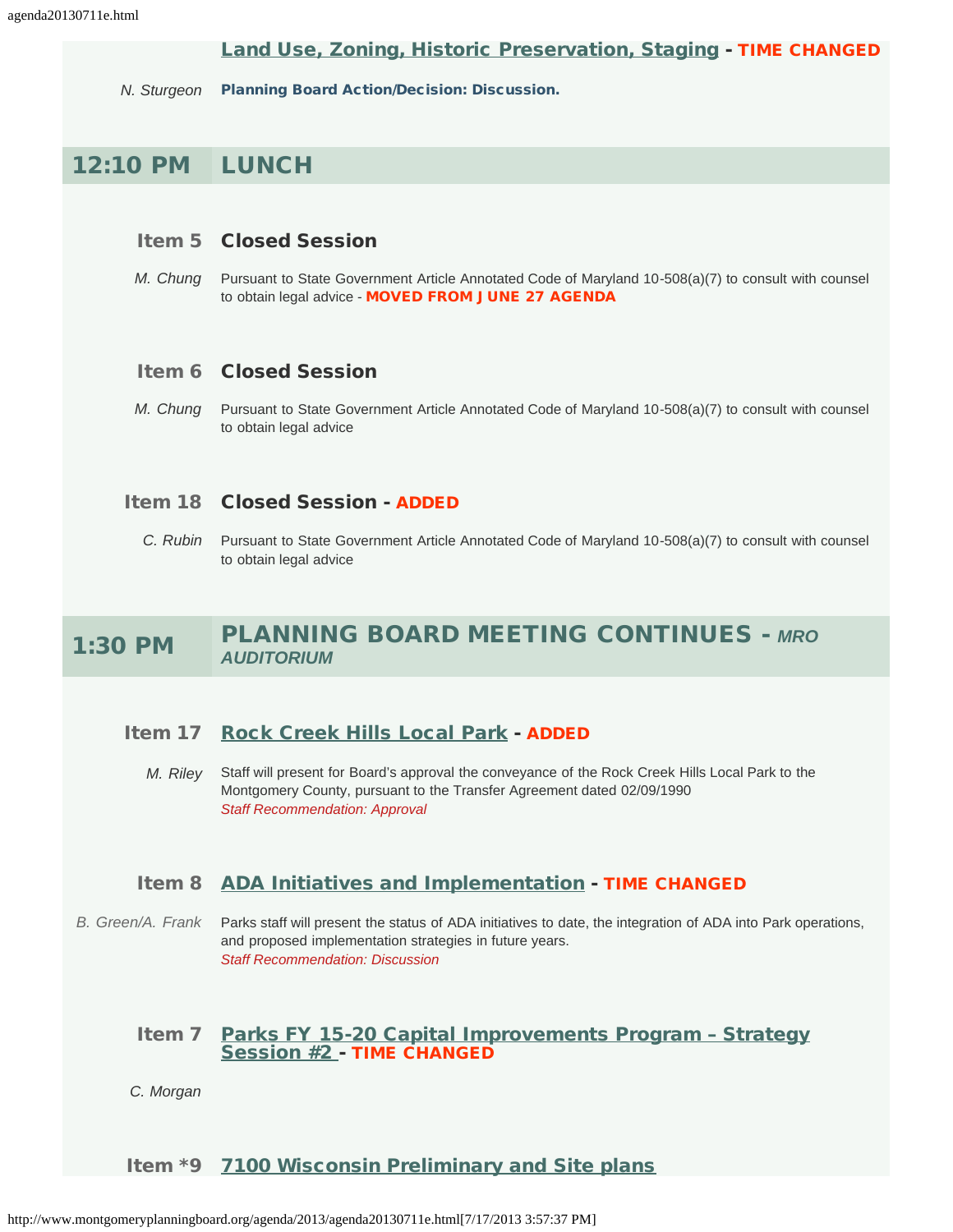*E. Hisel-McCoy R. Kronenberg* 

\*A. Preliminary Plan Review No. 120130200, 7100 Wisconsin Avenue, CBD-R2 zone, 0.58 acres, 1 lot for 145 multi-family dwelling units, including 15% MPDUs and 6,500 square feet of commercial space, located in the northwest quadrant of the intersection with Wisconsin Avenue and Woodmont Avenue, Bethesda CBD

#### *Staff Recommendation: Approval with conditions*

\*B. Site Plan Review No. 820130230, 7100 Wisconsin Avenue, CBD-R2 zone, 0.58 acres, 145 multifamily dwelling units, including 15% MPDUs and 6,500 square feet of commercial space, located in the northwest quadrant of the intersection with Wisconsin Avenue and Woodmont Avenue, Bethesda CBD *Staff Recommendation: Approval with conditions*

# Item 10 [Worksession #4: Countywide Transit Corridors Functional](http://www.montgomeryplanningboard.org/agenda/2013/documents/20130711mmotoMCPBreBRTworksession4on7-11-13.pdf) [Master Plan](http://www.montgomeryplanningboard.org/agenda/2013/documents/20130711mmotoMCPBreBRTworksession4on7-11-13.pdf)

*L.Cole Staff Recommendation: Direct staff to prepare Planning Board Draft* [Attachment 1](http://www.montgomeryplanningboard.org/agenda/2013/documents/20130711CTCFMPredlinepublichearingdraft7-2-13-Attachment12.pdf) [Attachment 2](http://www.montgomeryplanningboard.org/agenda/2013/documents/20130711CTCFMPcleanrevisedpublichearingdraft7-2-13-Attachment22.pdf) 

# Item \*11 [Edgemoor](http://www.montgomeryplanningboard.org/agenda/2013/documents/20130711edgemoorstaffreport120130120_820130150.pdf)

*K. Reilly* \*A. Preliminary Plan Review No. 120130120, Edgemoor, TS-R Zone, 0.15 acres, 1 lot for 4 multi-family units; located on Montgomery Lane at the intersection with West Lane, Bethesda CBD *Staff Recommendation: Approval with conditions* \*B. Site Plan Review No. 820130150, Edgemoor, TS-R Zone, 0.15 acres, 4 multi-family units; located on Montgomery Lane at the intersection with West Lane, Bethesda CBD *Staff Recommendation: Approval with conditions*

# 6:20 PM DINNER

# 7:20 PM PLANNING BOARD MEETING CONTINUES - *MRO AUDITORIUM*

# Item \*12 [Site Plan Amendment Review No. 82009001A, Woodmont View](http://www.montgomeryplanningboard.org/agenda/2013/documents/2013071182009001AWoodmontViewFinalReport.pdf)

*P. Agrawal* Site Plan Amendment Review No. 82009001A, Woodmont View, PD-75 zone, .52 acres, Amendment to waive the parking requirement for commercial use, modify the recreation facilities and modify the design of the building; located in the northwest quadrant of the intersection with Battery Lane and Woodmont Avenue, Bethesda CBD

*Staff Recommendation: Approval with conditions*

# Item \*13 [Limited Site Plan Amendment 82011005A: Olney Springs](http://www.montgomeryplanningboard.org/agenda/2013/documents/2013071182011005ALimitedStaffReportrevised_000.pdf) [\(formerly Bowie Mill Property\)](http://www.montgomeryplanningboard.org/agenda/2013/documents/2013071182011005ALimitedStaffReportrevised_000.pdf)

*S. Pereira* Amendment to change the delivery date of certain recreation facilities to accommodate a larger than anticipated sediment trap, on Bowie Mill Road, 700 feet West of Daly Manor Place, 32.74 acres, PD-3 Zone, Olney Master Plan *Staff recommendation: Approval with conditions* 

http://www.montgomeryplanningboard.org/agenda/2013/agenda20130711e.html[7/17/2013 3:57:37 PM]